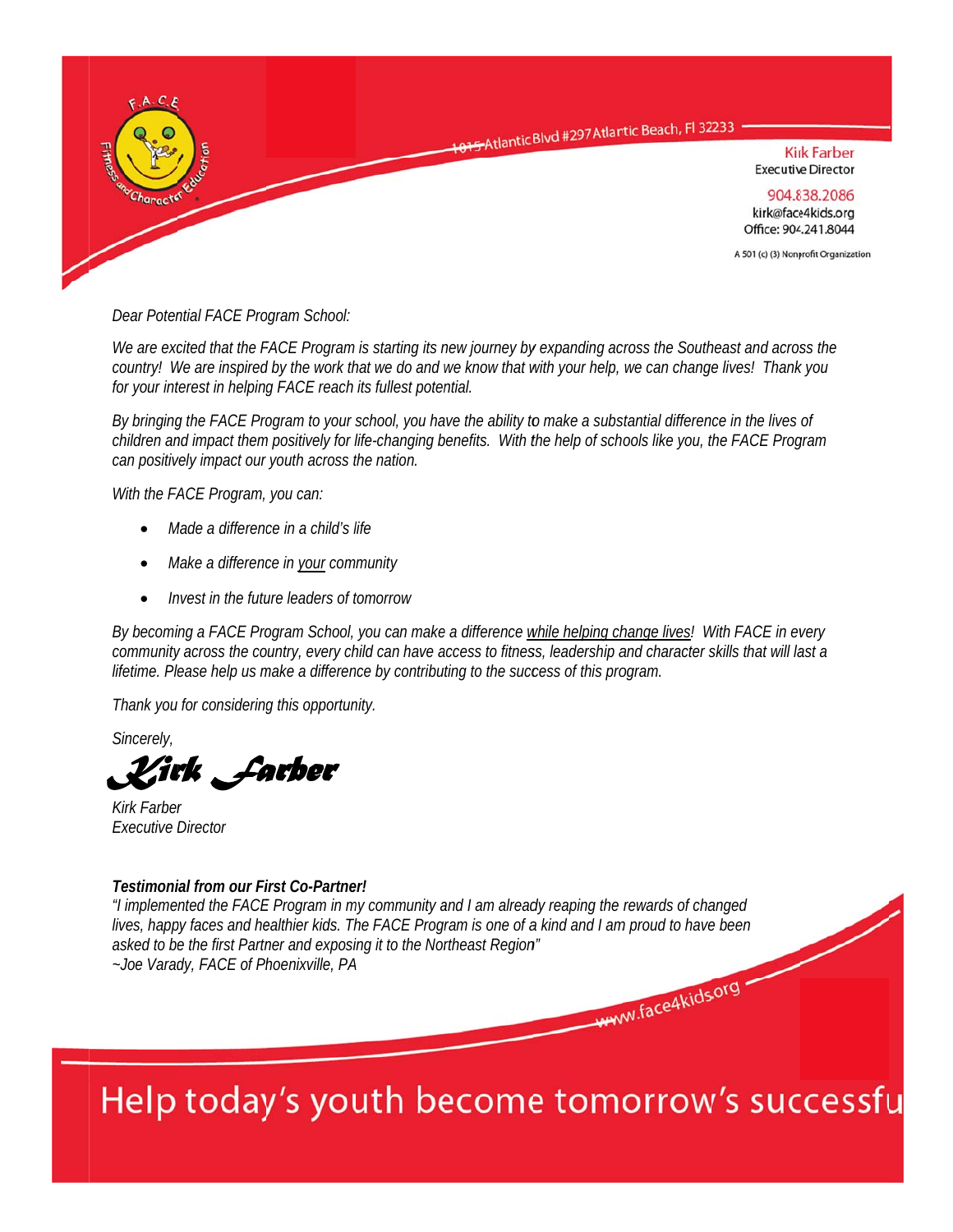

# **About the FACE Program**

Since its inception in 2003, the FACE program has reached and influenced more than 20,000 students building self confidence, nurturing broken spirits, growing moral character and instilling a non-defeatist attitude. With a focus on fitness, to help reduce obesity, the FACE program combines hand-eye coordination, physical fitness, public speaking and character education to build self esteem, respect and confidence.

be a positive role model for children in your community?

FACE is a (multi) class/session consisting of:

- juggling (coordination of hands and eyes)
- jumping rope (timing of feet and body with cardio)
- fitness & coordination games (animal games, etc.)
- martial arts (focus on proper technique, balance and discipline of movements)
- public speaking

FACE has endless possibilities but is conducted primarily during:

- in-school programs
- school assemblies
- school breaks (mini sessions)

Help today's youth become tomorrow's successfu

www.face4kids.org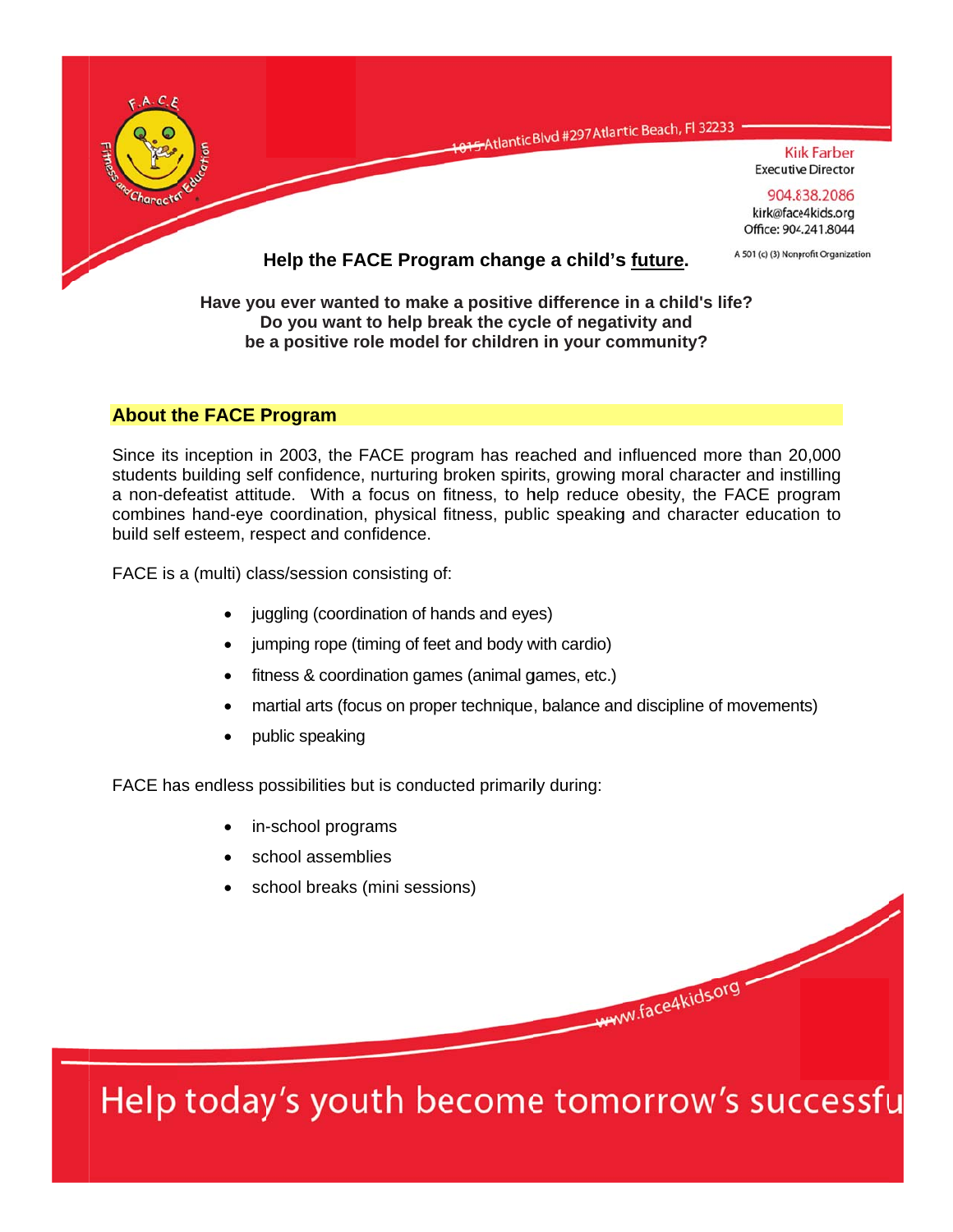

## **Goals of the FACE Program**

- To target elementary school aged children and positively  $\bullet$ enhance their character, fitness level and leadership qualities
- To increase self esteem, self confidence and manage aggression and disciplinary problems effectively (with exercise, mental stimulation and accomplishment)
- To build a "community" one leader at a time by teaching confidence, self esteem and respect
- To nurture a student's ability to achieve academically by growing areas of the child's character and confidence
- To help today's youth become tomorrow's successful leaders by introducing positive social interaction

#### Why We're Different - We build character!

The FACE Program is unique in that it not only increases physical fitness but also addresses and builds areas of the child's character, self esteem and confidence. Fitness training is essential, but character building is priceless and can leave an imprint that lasts a lifetime. With most students, they not only meet their own expectations but excel way beyond them!

FACE inspires values and qualities that other programs do not offer:

- Respect and courteousness
- Public speaking & eye contact
- General friendliness
- Openness to making new friends
- Understanding the importance of education and homework www.face4kids.org
- Developing and understanding physical fitness

Help today's youth become tomorrow's successfu